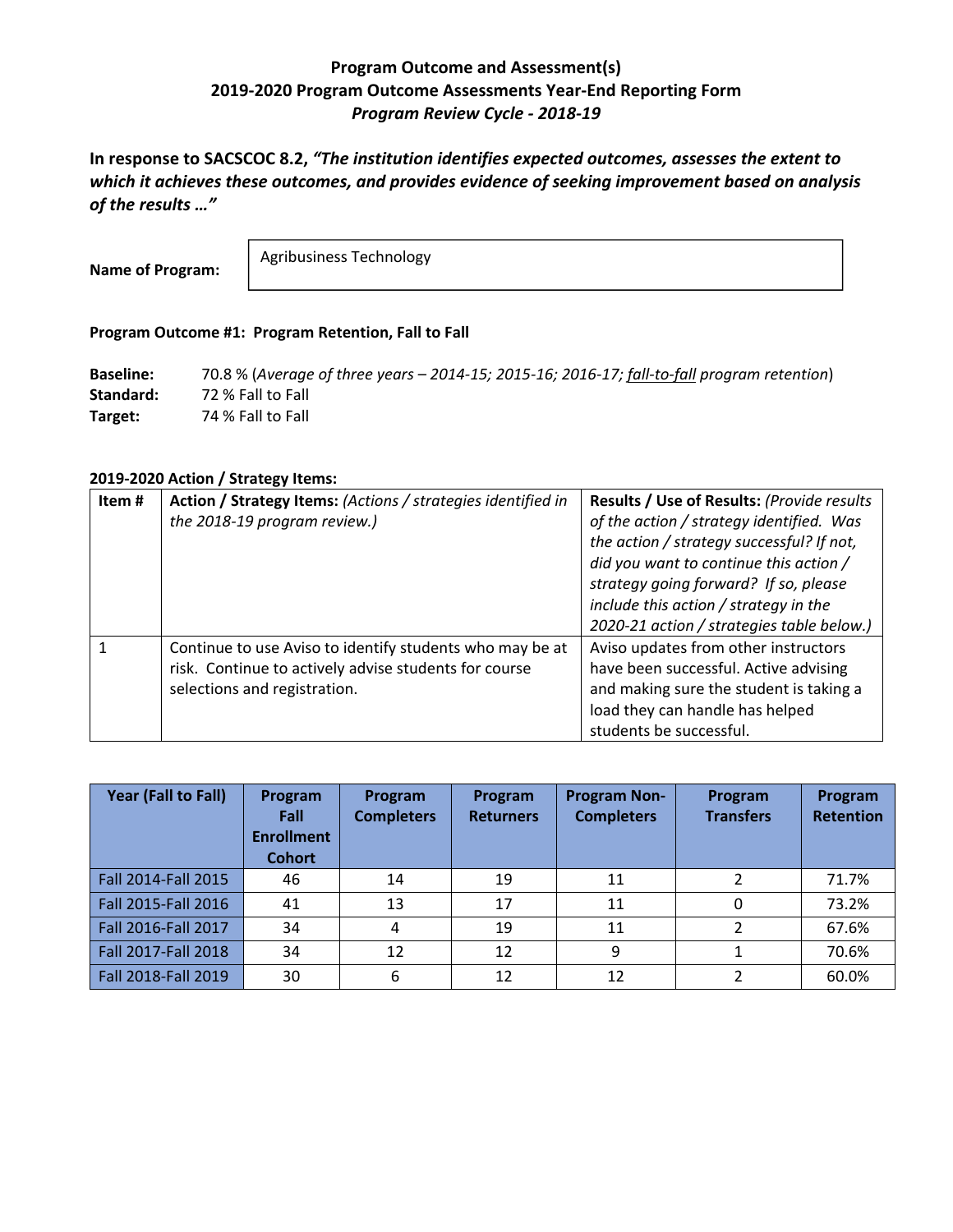

**Provide narrative for analysis of program retention data** *(Based on the data, provide a narrative of your analysis of fall to fall retention. Indicate factors that may have affected your retention. State any changes you plan to address for next year that may affect retention.)*

Data shows a 10.6% reduction in retention but it doesn't show the work we put in trying to keep the students. Some students decided that they needed to work a while before continuing their education.

**Provide narrative for analysis of program retention standard/target** *(As a result of the data analysis, indicate changes to the standard or target. Did you meet your standard/target? If you met your standard/target, what percentage would you like to increase your standard/target?)* 

We did not meet the standard but we will see numbers increase next year, as some of the students who decided not to return in 19‐20 will return in 20‐21.

### **2020‐2021 Action / Strategy Items:**

| Item | Action / Strategy Items (Identify action | <b>Target Date (Identify</b> | <b>Assessment of Action Items (State the</b> |
|------|------------------------------------------|------------------------------|----------------------------------------------|
|      | items as a result of your program        | your projected target        | method of assessment; how you plan to        |
|      | outcome assessment.)                     | date for completion          | evaluate/assess the results of the           |
|      |                                          | of action items.)            | action items.)                               |
|      | Continue to use Aviso to identify        | Fall                         | I will evaluate the results by finding an    |
|      | students who may be at risk. Continue    |                              | increase in retention.                       |
|      | to actively advise students for course   |                              |                                              |
|      | selections and registration.             |                              |                                              |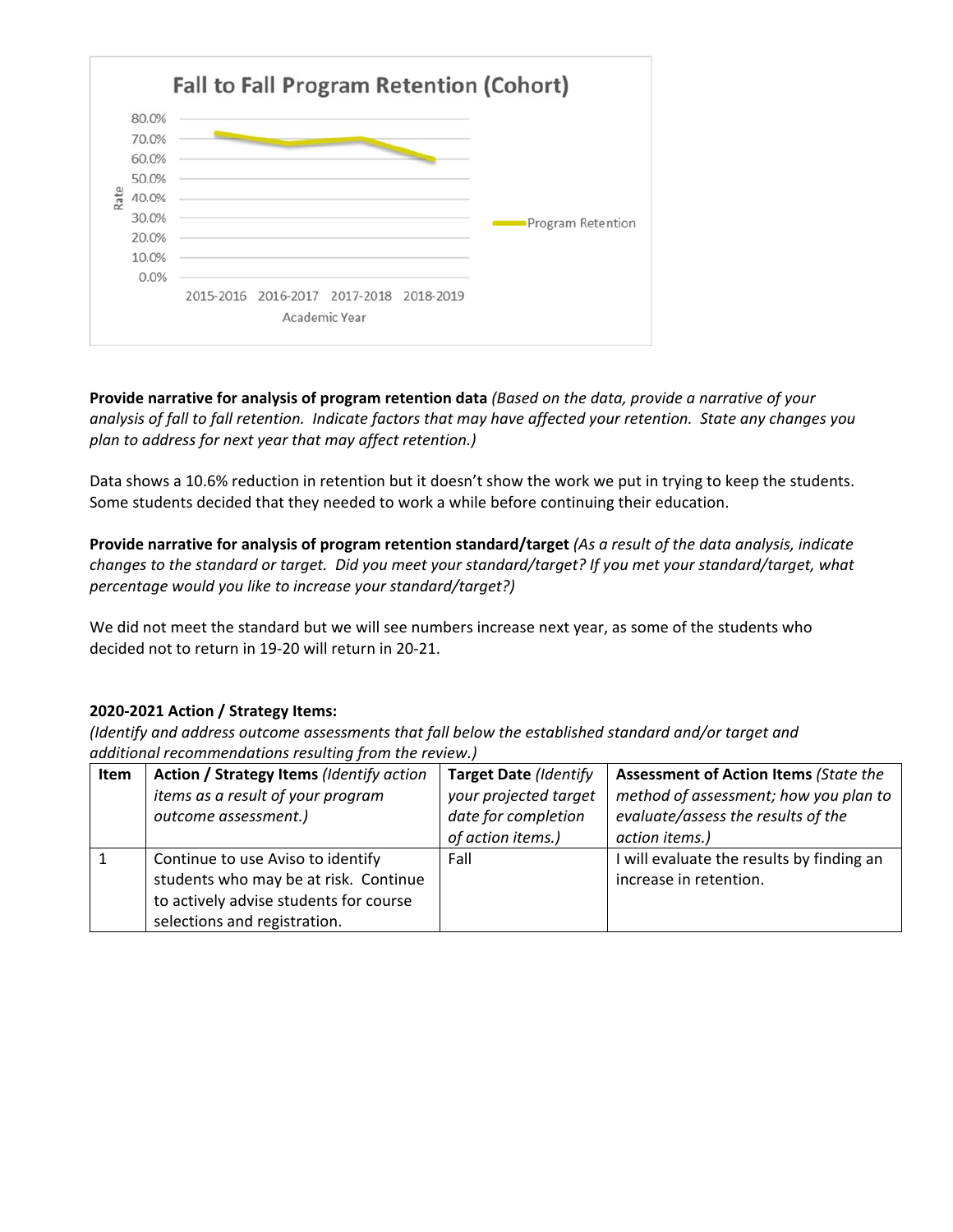# **Program Outcome #2: Completions (Graduation) (***unduplicated***)**

**Baseline:**  13 # (*Average of three years – 2015‐16; 2016‐17; 2017‐18*) **Standard:**  14 # **Target:**  15 #

# **2019‐2020 Action / Strategy Items:**

| Item# | Action / Strategy Items: (Actions / strategies identified in | Results / Use of Results: (Provide results |
|-------|--------------------------------------------------------------|--------------------------------------------|
|       | the 2018-19 program review.)                                 | of the action / strategy identified. Was   |
|       |                                                              | the action / strategy successful? If not,  |
|       |                                                              | did you want to continue this action /     |
|       |                                                              | strategy going forward? If so, please      |
|       |                                                              | include this action / strategy in the      |
|       |                                                              | 2020-21 action / strategies table below.)  |
|       | Continue to identify potential graduates in certificate and  | We have done a better job of identifying   |
|       | AAS degree along with active advising of students.           | students who are able to graduate and      |
|       |                                                              | have placed students in the correct        |
|       |                                                              | program for success.                       |

| Number of Completers (unduplicated) – Graduation Year – Summer, Fall, Spring |    |  |                    |              |  |  |
|------------------------------------------------------------------------------|----|--|--------------------|--------------|--|--|
| <b>Diploma</b><br><b>Graduation Year</b><br><b>Degree</b>                    |    |  | <b>Certificate</b> | <b>Total</b> |  |  |
| 2015-2016                                                                    | 17 |  |                    | 18           |  |  |
| 2016-2017                                                                    |    |  |                    |              |  |  |
| 2017-2018                                                                    | 13 |  |                    |              |  |  |
| 2018-2019                                                                    |    |  | 13                 |              |  |  |

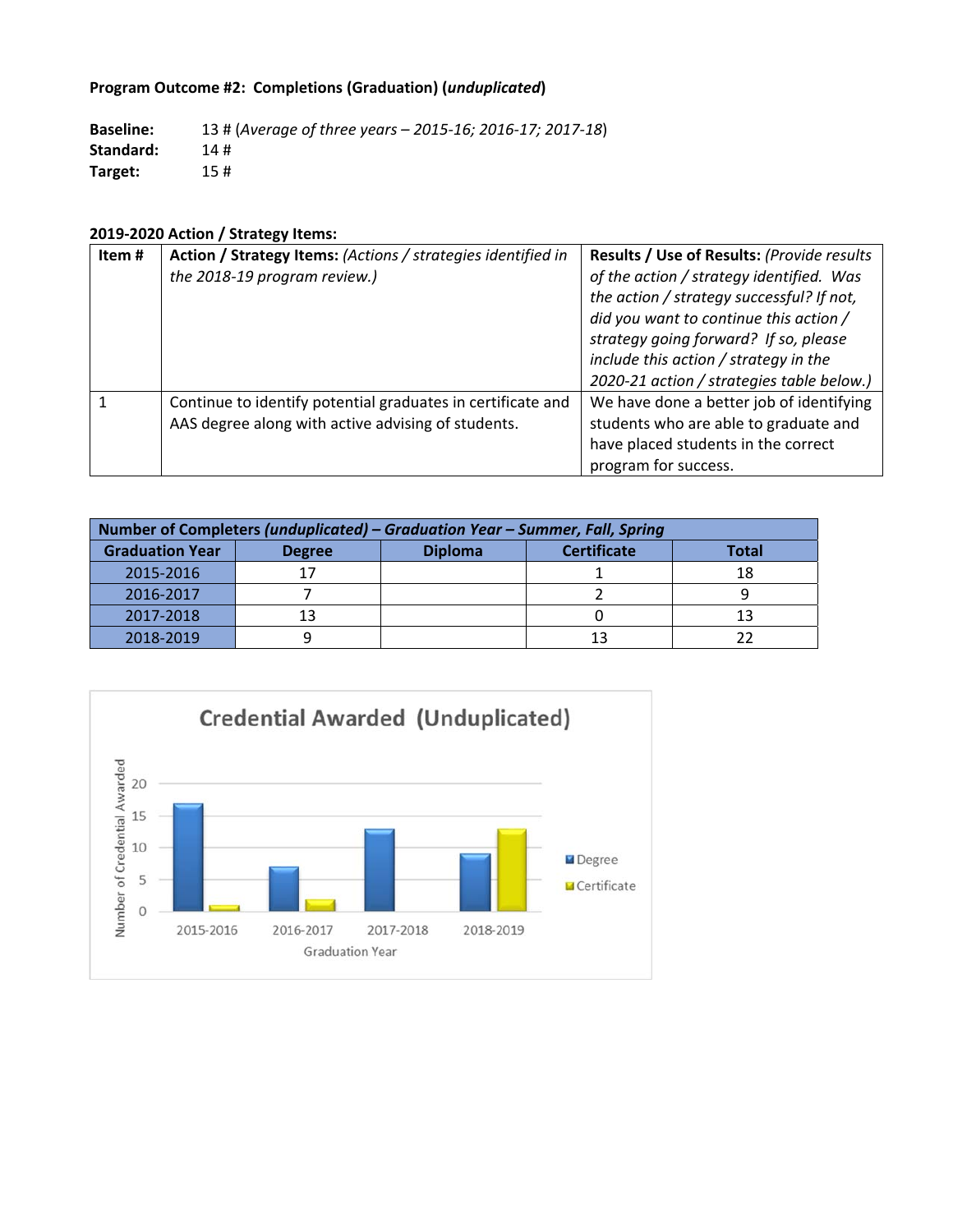**Provide narrative for analysis of completion data** *(Based on the data, provide a narrative of your analysis of completions. Indicate factors that may have affected your completions. How might you increase the number of completers in your program?)*

Our completers have increased tremendously and will continue to increase due to our efforts.

**Provide narrative for analysis of completion standard/target** *(As a result of the data analysis, indicate changes to the standard or target. Did you meet your standard/target? If you met your standard/target, what percentage would you like to increase your standard/target?)* 

We exceeded the standard. We have done a terrific job identifying students who were ready to graduate.

### **2020‐2021 Action / Strategy Items:**

| Item | Action / Strategy Items (Identify action | Target Date (Identify | <b>Assessment of Action Items (State the</b> |
|------|------------------------------------------|-----------------------|----------------------------------------------|
|      | items as a result of your program        | your projected target | method of assessment; how you plan to        |
|      | outcome assessment.)                     | date for completion   | evaluate/assess the results of the           |
|      |                                          | of action items.)     | action items.)                               |
|      | Continue to identify potential           | Fall                  | We will continue to identify students        |
|      | graduates in certificate and AAS degree  |                       | who are potential graduates and              |
|      | along with active advising of students.  |                       | increase those numbers.                      |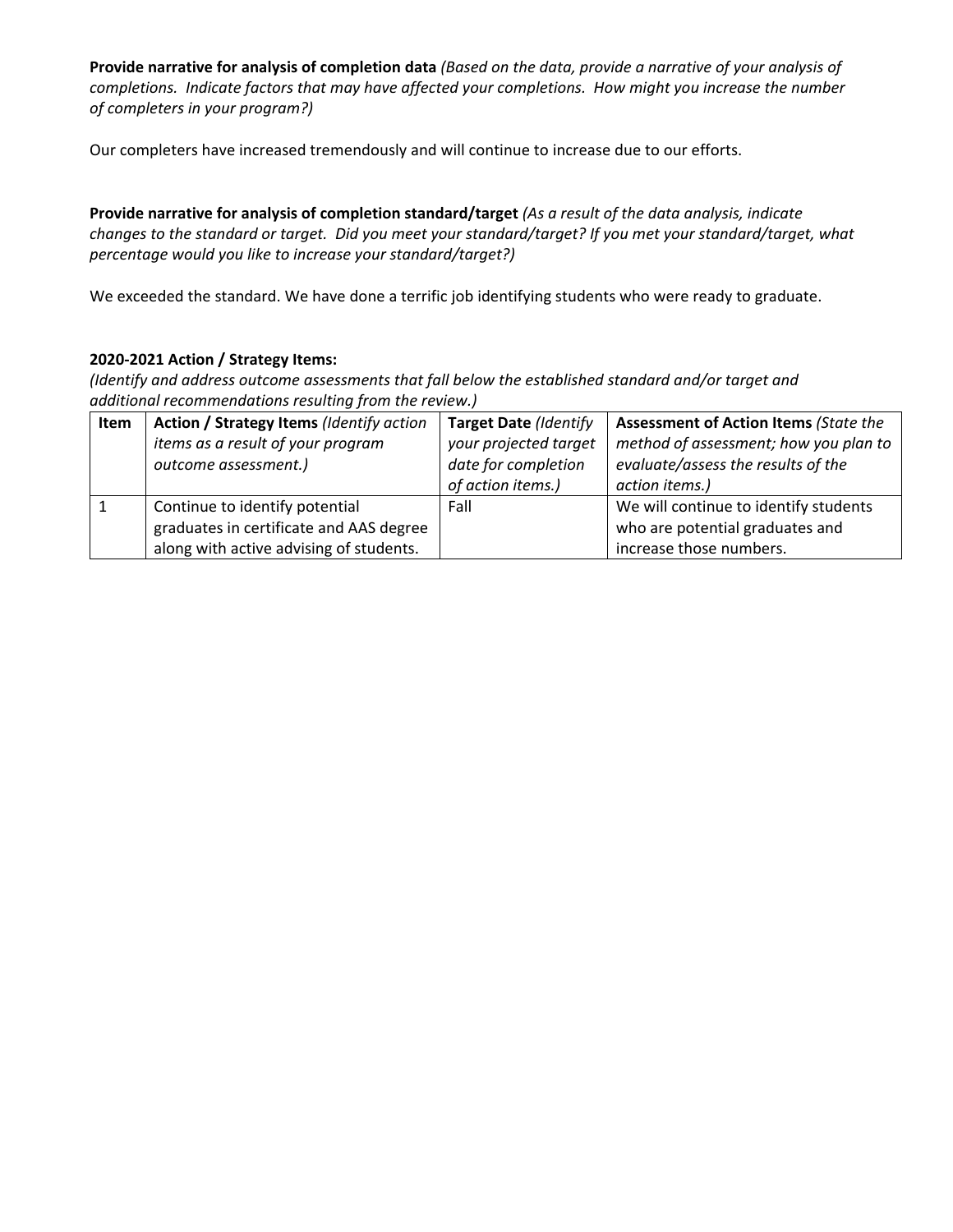#### **Program Outcome #3: Job Placement / Employment**

**Baseline:**  100 # (*Average of three years – 2015‐16; 2016‐17; 2017‐18 employed/more education*) **Standard:**  100 # **Target:**  100 #

#### **2019‐2020 Action / Strategy Items:**

| Item# | Action / Strategy Items: (Actions / strategies identified in | Results / Use of Results: (Provide results |  |
|-------|--------------------------------------------------------------|--------------------------------------------|--|
|       | the 2018-19 program review.)                                 | of the action / strategy identified. Was   |  |
|       |                                                              | the action / strategy successful? If not,  |  |
|       |                                                              | did you want to continue this action /     |  |
|       |                                                              | strategy going forward? If so, please      |  |
|       |                                                              | include this action / strategy in the      |  |
|       |                                                              | 2020-21 action / strategies table below.)  |  |
|       | Continue to work with industry contacts, employers, HR       | We will continue to identify students      |  |
|       | representatives and advisory committee members to            | who are potential graduates and            |  |
|       | assist students in finding jobs.                             | increase those numbers.                    |  |

|         | <b>Employment Demand</b> |                             |                                                               |                                                                                                                                                                 |                |                       |  |
|---------|--------------------------|-----------------------------|---------------------------------------------------------------|-----------------------------------------------------------------------------------------------------------------------------------------------------------------|----------------|-----------------------|--|
| Year    | <b>Graduates</b>         | # Employed<br>(within 1 Yr) | # Seeking<br><b>More</b><br><b>Education</b><br>(within 1 Yr) | % Employed<br>& Seeking<br><b>More</b><br><b>Education</b><br>(add#<br>employed<br>and #<br>seeking<br>more<br>education<br>and divide<br>by # of<br>graduates) | <b>Unknown</b> | <b>Other/Comments</b> |  |
| 2015-16 | 18                       | 15                          | 3                                                             | 100%                                                                                                                                                            | $\mathbf 0$    | <b>NA</b>             |  |
| 2016-17 | 9                        | 9                           | 0                                                             | 100%                                                                                                                                                            | 0              | <b>NA</b>             |  |
| 2017-18 | 13                       | 10                          | 3                                                             | 100%                                                                                                                                                            | 0              | <b>NA</b>             |  |
| 2018-19 | 22                       | 19                          | 3                                                             | 100%                                                                                                                                                            | 0              | <b>NA</b>             |  |

**Provide narrative for analysis of job placement/employment data** *(Based on the data, provide a narrative of your analysis of job placement / employment. Indicate factors that may have affected job placement / employment. How can your program promote higher employment of students in the field?)*

We are doing well placing students in jobs within their course of study. We continue to have more job openings than graduates. This has been one of our main recruiting strategies.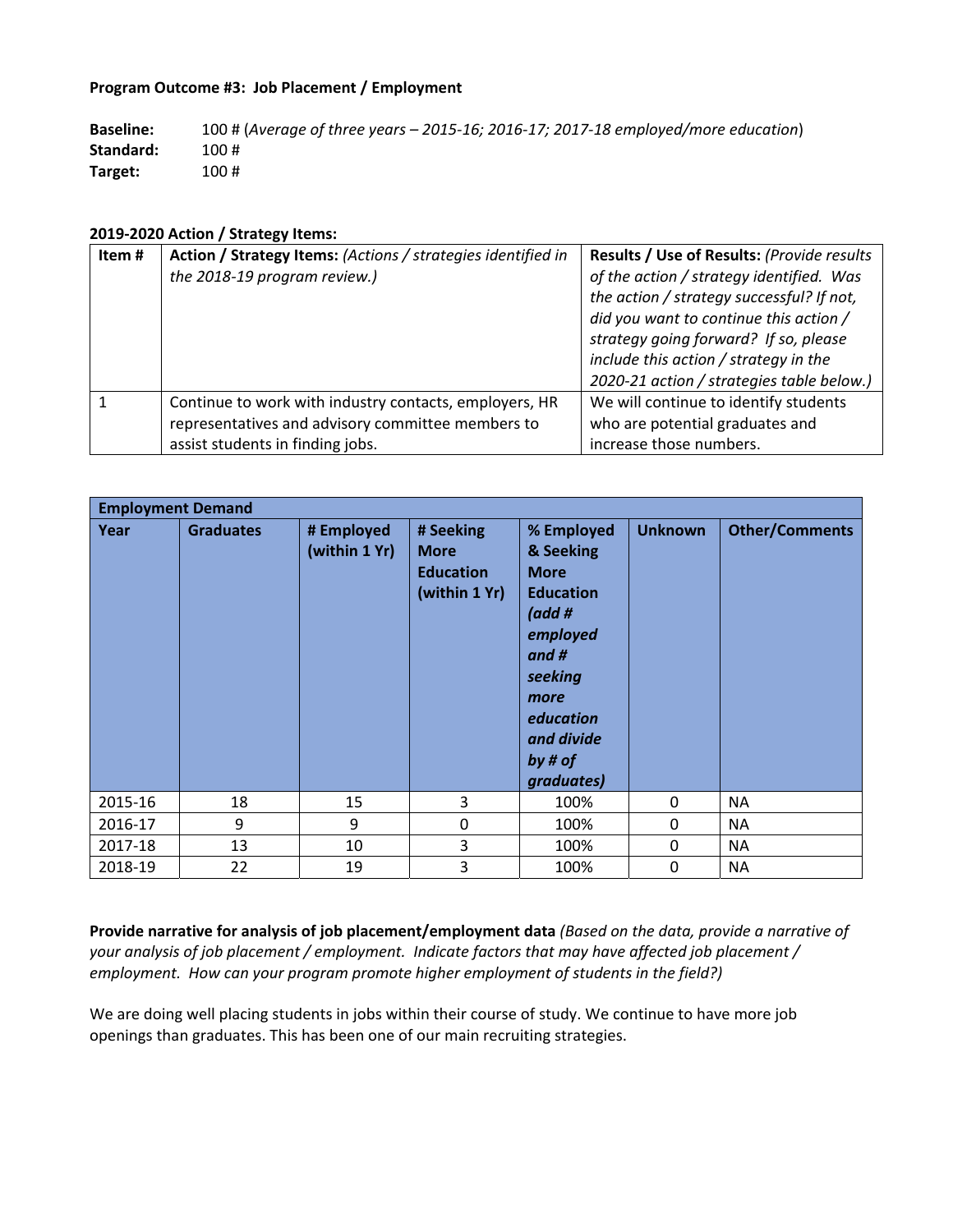**Provide narrative for analysis of job placement/employment standard/target** *(As a result of the data analysis, indicate changes to the standard or target. Did you meet your standard/target? If you met your standard/target, what percentage would you like to increase your standard/target?)* 

Exceeded the target. Our industry is currently looking for those ready to work with this degree.

## **2020‐2021 Action / Strategy Items:**

| Item | Action / Strategy Items (Identify action<br>items as a result of your program<br>outcome assessment.)                                                 | Target Date (Identify<br>your projected target<br>date for completion<br>of action items.) | <b>Assessment of Action Items (State the</b><br>method of assessment; how you plan to<br>evaluate/assess the results of the<br>action items.) |
|------|-------------------------------------------------------------------------------------------------------------------------------------------------------|--------------------------------------------------------------------------------------------|-----------------------------------------------------------------------------------------------------------------------------------------------|
|      | Continue to work with industry<br>contacts, employers, HR<br>representatives and advisory<br>committee members to assist students<br>in finding jobs. | Fall                                                                                       | We will continue to see graduates<br>placed in careers within the industry.                                                                   |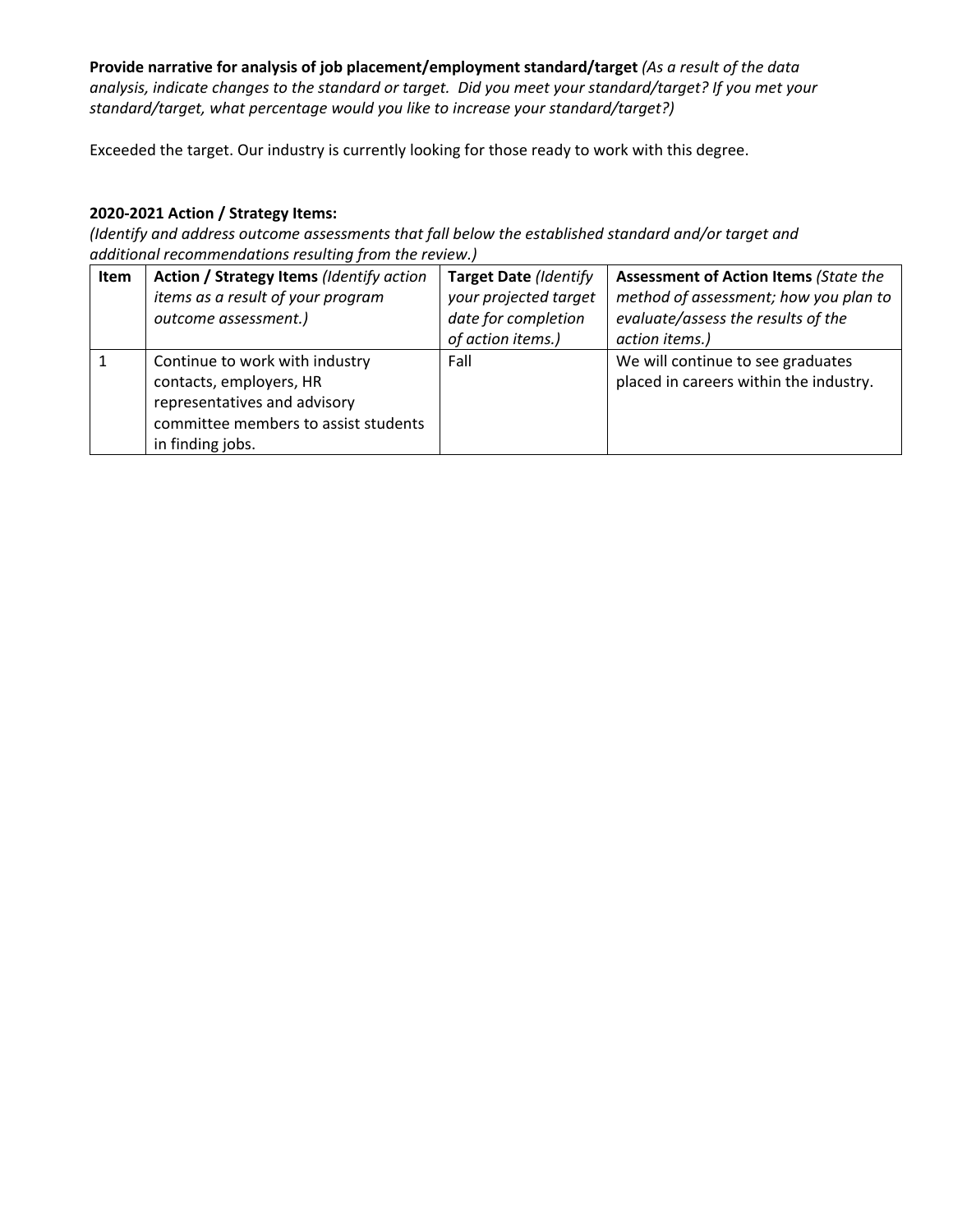#### **Program Outcome #4: Licensure and Certification Passing Rates (if applicable) Not applicable**

**Baseline:**  N/A % (*Average of three years – identify last three licensure years*) **Standard:**  N/A % **Target:**  N/A %

#### **2019‐2020 Action / Strategy Items:**

| Item# | Action / Strategy Items: (Actions / strategies identified in | <b>Results / Use of Results: (Provide results)</b> |
|-------|--------------------------------------------------------------|----------------------------------------------------|
|       | the 2018-19 program review.)                                 | of the action / strategy identified. Was           |
|       |                                                              | the action / strategy successful? If not,          |
|       |                                                              | did you want to continue this action /             |
|       |                                                              | strategy going forward? If so, please              |
|       |                                                              | include this action / strategy in the              |
|       |                                                              | 2020-21 action / strategies table below.)          |
|       | Not applicable.                                              |                                                    |

### **Licensure / Certification Exam – Title**

| <b>NCCCS Report</b> | <b>Exam Year</b> | # Tested | # Passed | % Passing | <b>Index Score</b> |
|---------------------|------------------|----------|----------|-----------|--------------------|
| 2016                | 2014-15          |          |          |           |                    |
| 2017                | 2015-16          |          |          |           |                    |
| 2018                | 2016-17          |          |          |           |                    |
| 2019                | 2017-18          |          |          |           |                    |

**Provide narrative for analysis of licensure / certification passing rates data** *(Based on the data, provide a*  narrative of your analysis of licensure / certification. Are you satisfied with your program licensure rates? *State any changes you plan to address for licensure/certification passing rates.)*

Not applicable.

**Provide narrative for analysis of licensure / certification passing rates standard/target** *(As a result of the data analysis, indicate changes to the standard or target. Did you meet your standard/target? If you met your standard/target, what percentage would you like to increase your standard/target?)* 

Not applicable.

### **2020‐2021 Action / Strategy Items:**

| Item | <b>Action / Strategy Items (Identify</b> | <b>Target Date (Identify</b> | <b>Assessment of Action Items (State the</b> |
|------|------------------------------------------|------------------------------|----------------------------------------------|
|      | action items as a result of your         | your projected target        | method of assessment; how you plan to        |
|      | program outcome assessment.)             | date for completion          | evaluate/assess the results of the           |
|      |                                          | of action items.)            | action items.)                               |
|      | Not applicable.                          |                              |                                              |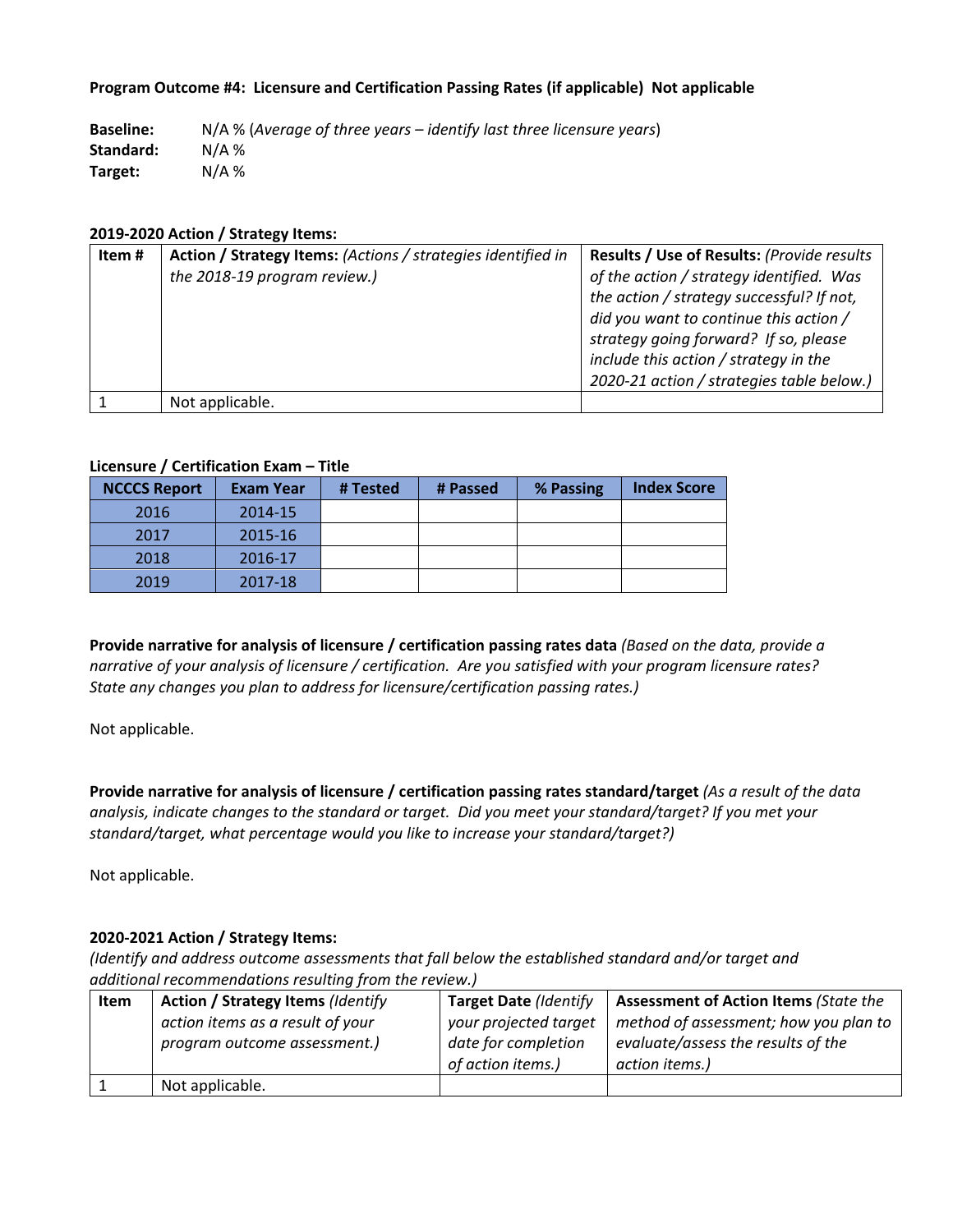### **Program Outcome #5: Third‐Party Credentials (if applicable) Not applicable.**

**Baseline:**  N/A# (*Average of three years – 2015‐16; 2016‐17; 2017‐18*) **Standard:**  N/A # **Target:**  N/A #

### **2019‐2020 Action / Strategy Items:**

| Item # | Action / Strategy Items: (Actions / strategies identified in | Results / Use of Results: (Provide results |
|--------|--------------------------------------------------------------|--------------------------------------------|
|        | the 2018-19 program review.)                                 | of the action / strategy identified. Was   |
|        |                                                              | the action / strategy successful? If not,  |
|        |                                                              | did you want to continue this action /     |
|        |                                                              | strategy going forward? If so, please      |
|        |                                                              | include this action / strategy in the      |
|        |                                                              | 2020-21 action / strategies table below.)  |
|        | Not applicable.                                              |                                            |

#### **Third‐Party Credentials**

| <b>Academic Year</b><br><b>Fall, Spring, Summer</b> | <b>Credentials for Program of Study</b> | # Tested<br>(duplicated) | # Passed |
|-----------------------------------------------------|-----------------------------------------|--------------------------|----------|
| 2015-2016                                           | Not applicable.                         |                          |          |
| 2016-2017                                           |                                         |                          |          |
| 2017-2018                                           |                                         |                          |          |
| 2018-2019                                           |                                         |                          |          |

**Provide narrative for analysis of third‐party credentials data** *(Based on the data, provide a narrative of your analysis of third‐party credentials. Are there other industry‐recognized credentials that need to be addressed for the program of study? What are other means to promote program third‐party credentials.)*

Not applicable.

**Provide narrative for analysis of third‐party credentials standard/target** *(As a result of the data analysis, indicate changes to the standard or target. Did you meet your standard/target? If you met your standard/target, what percentage would you like to increase your standard/target?)* 

Not applicable.

### **2020‐2021 Action / Strategy Items:**

| <b>Item</b> | <b>Action / Strategy Items (Identify</b> | <b>Target Date (Identify</b> | <b>Assessment of Action Items (State the</b> |
|-------------|------------------------------------------|------------------------------|----------------------------------------------|
|             | action items as a result of your         | your projected target        | method of assessment; how you plan to        |
|             | program outcome assessment.)             | date for completion          | evaluate/assess the results of the           |
|             |                                          | of action items.)            | action items.)                               |
|             | Not applicable.                          |                              |                                              |